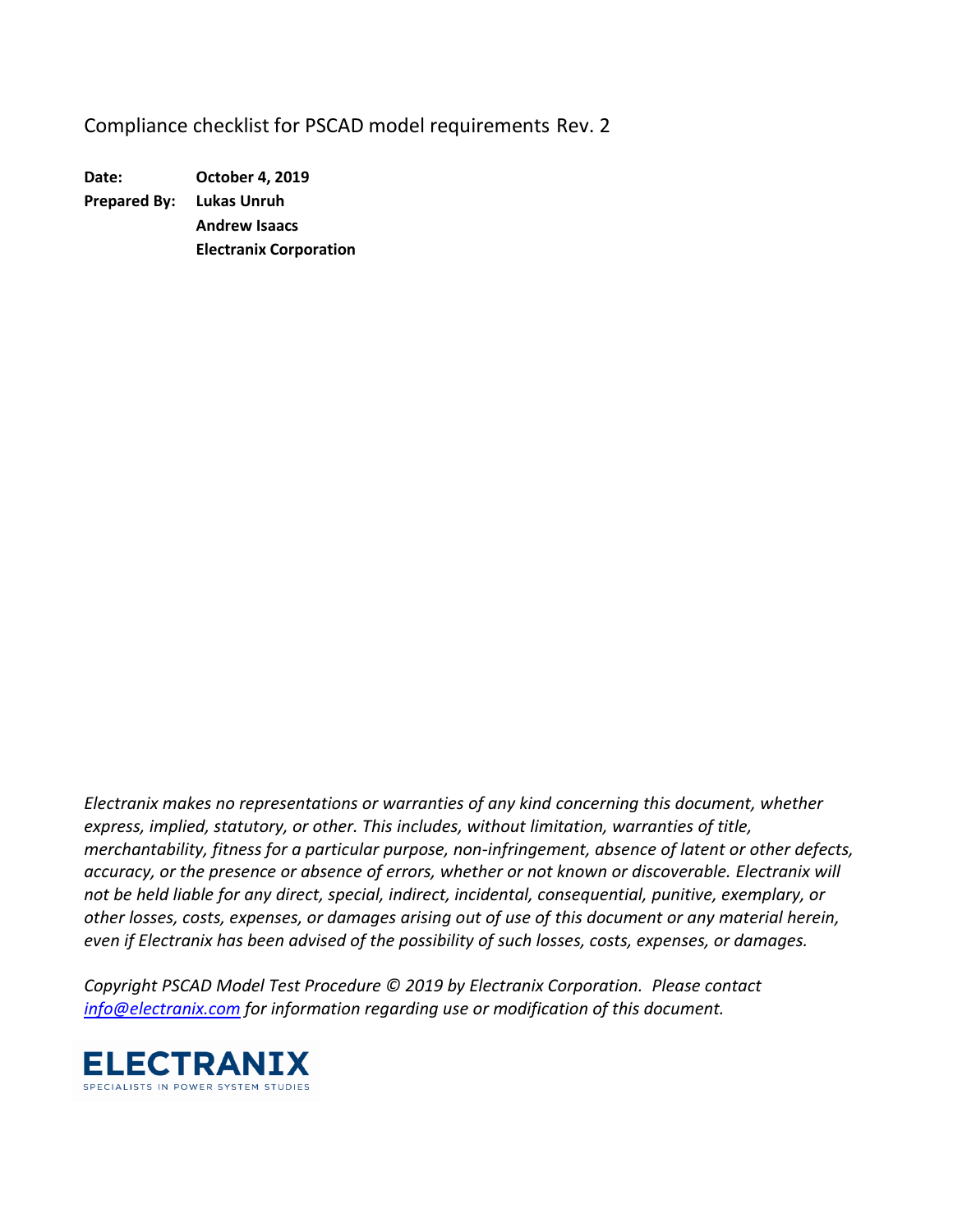## Purpose

This document is a checklist meant to accompany the PSCAD model requirements document<sup>1</sup>. The procedures provided in this document are intended to provide an indication of the core model accuracy, performance, and usability features specified in the model requirements. These procedures cannot ultimately prove that the model is compliant with all requirements, as black box models usually hide the details of the equipment controls and protection. It is recommended that the equipment manufacturer supply additional confirmation that the model meets each individual requirement. The requirements in this document do not necessarily represent interconnection criteria for specific individual systems, and may be supplemented or adjusted based on interconnection region.

The tests outlined here are considered "basic", and may be supplemented by more rigorous testing, including various fault types, depths, and durations, as well as more extensive protection testing and benchmarking against phasor models. This document is not intended to be a guide for thorough benchmarking between PSCAD, PSS/E, and actual equipment, and is subject to revision as the state of the art in EMT modeling evolves.

| Model test Summary               |  |  |  |  |
|----------------------------------|--|--|--|--|
| Model Test date:                 |  |  |  |  |
| Project Name:                    |  |  |  |  |
| Manufacturer:                    |  |  |  |  |
| Equipment type: (eg. PV or Wind) |  |  |  |  |
| Equipment version:               |  |  |  |  |
| Documentation file:              |  |  |  |  |
| Model Files supplied:            |  |  |  |  |
|                                  |  |  |  |  |
|                                  |  |  |  |  |
|                                  |  |  |  |  |
|                                  |  |  |  |  |
|                                  |  |  |  |  |
|                                  |  |  |  |  |
|                                  |  |  |  |  |
|                                  |  |  |  |  |

<sup>1</sup> Recommended PSCAD model requirements Rev. 6, Electranix, June 21, 2019

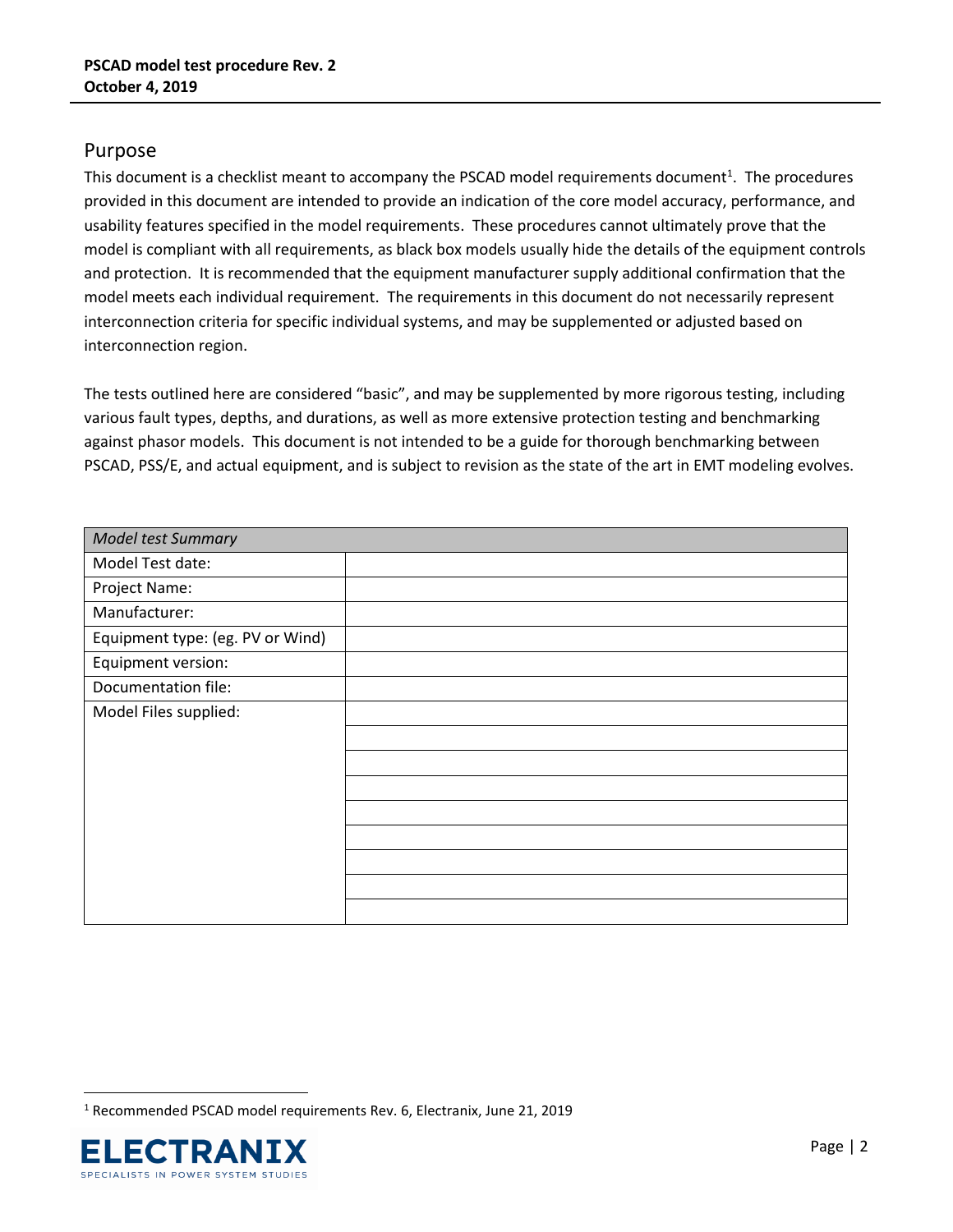## Verification Procedure and Checklist

|                                             |                                                                                    | Pass/Fail | Comments |  |  |
|---------------------------------------------|------------------------------------------------------------------------------------|-----------|----------|--|--|
|                                             | Vendor and site specific model verification                                        |           |          |  |  |
| 1a                                          | The Vendor's name and the specific version of the model should be                  |           |          |  |  |
|                                             | clearly observable in the .psc model file.                                         |           |          |  |  |
| 1 <sub>b</sub>                              | Documentation and supporting model filenames should not conflict                   |           |          |  |  |
|                                             | with model version shown in the .psc model file.                                   |           |          |  |  |
| 1c                                          | Model is supplied with a test circuit which is configured for the site             |           |          |  |  |
|                                             | specific application. <sup>2</sup>                                                 |           |          |  |  |
|                                             | "Real Code" model verification                                                     |           |          |  |  |
| 2a                                          | Controls are black-boxed, and no PSCAD master library control                      |           |          |  |  |
|                                             | blocks are visible within control circuits. <sup>3</sup> If the model is not based |           |          |  |  |
|                                             | on "real code", a separate validation report is required showing                   |           |          |  |  |
|                                             | model comparison against hardware tests. <sup>4</sup>                              |           |          |  |  |
|                                             | Model usability verification                                                       |           |          |  |  |
| 3a                                          | Model uses a timestep greater than 10 $\mu$ s <sup>5</sup>                         |           |          |  |  |
| 3 <sub>b</sub>                              | Model allows a variation in simulation timestep                                    |           |          |  |  |
| 3c                                          | Model compiles using Intel FORTRAN version 12 or higher                            |           |          |  |  |
| 3d                                          | Model initializes in 5 seconds or less with a POI level SCR of 2.5. Real           |           |          |  |  |
|                                             | power, reactive power, and RMS voltage should reach steady state                   |           |          |  |  |
|                                             | by this time.                                                                      |           |          |  |  |
| 3e                                          | Model allows multiple instances of itself to be run together in the                |           |          |  |  |
|                                             | same case <sup>6</sup>                                                             |           |          |  |  |
| Model electrical configuration verification |                                                                                    |           |          |  |  |
| 4a                                          | Plant level electrical single line diagram (SLD) is included.                      |           |          |  |  |
| 4 <sub>b</sub>                              | Generator step-up transformer(s) included, with impedance                          |           |          |  |  |
|                                             | between 5 and 10% on generator base, and matches SLD.7                             |           |          |  |  |

<span id="page-2-0"></span> $<sup>2</sup>$  The test circuit should model all relevant electrical components of the plant and contain a system equivalent. Parameters</sup> will be assumed to be site-specific, unless there are obvious indications otherwise, such as an incorrect grid base frequency. <sup>3</sup> Black-boxing of controls to a high level does not guarantee that real-code is embedded into the model, however the visibility of PSCAD master-library control blocks in the inner control loops (PLL, inner current controllers, etc.) suggest that the model is generic in nature. Model documentation may contain information on use of real-code in the model. <sup>4</sup> All aspects of the controller operation are required to be validated by utilizing a "hardware in loop" platform or other hardware test systems. Model should not be validated against other software models. Validations should include control responses to various types of faults, changes in power and voltage references, changes in system frequency, testing frequency response in sub and super-synchronous ranges, and testing of protection operation. Tests should also be performed under a variety of system strengths, including very weak systems. Other tests may also be required. The validation report is required along with any model updates that result from the more rigorous validation tests.

<sup>&</sup>lt;sup>7</sup> Impedance range is for sanity checking only. Impedances outside this range may be allowed.



 $5$  Models with timesteps less than 10  $\mu$ s may be acceptable in situations where a small timestep does not significantly increase the runtime of the total simulation

 $6$  Depending on specific application and whether E-Tran Plus for PSCAD is allowed to be used to overcome the limitation, this requirement may be waived.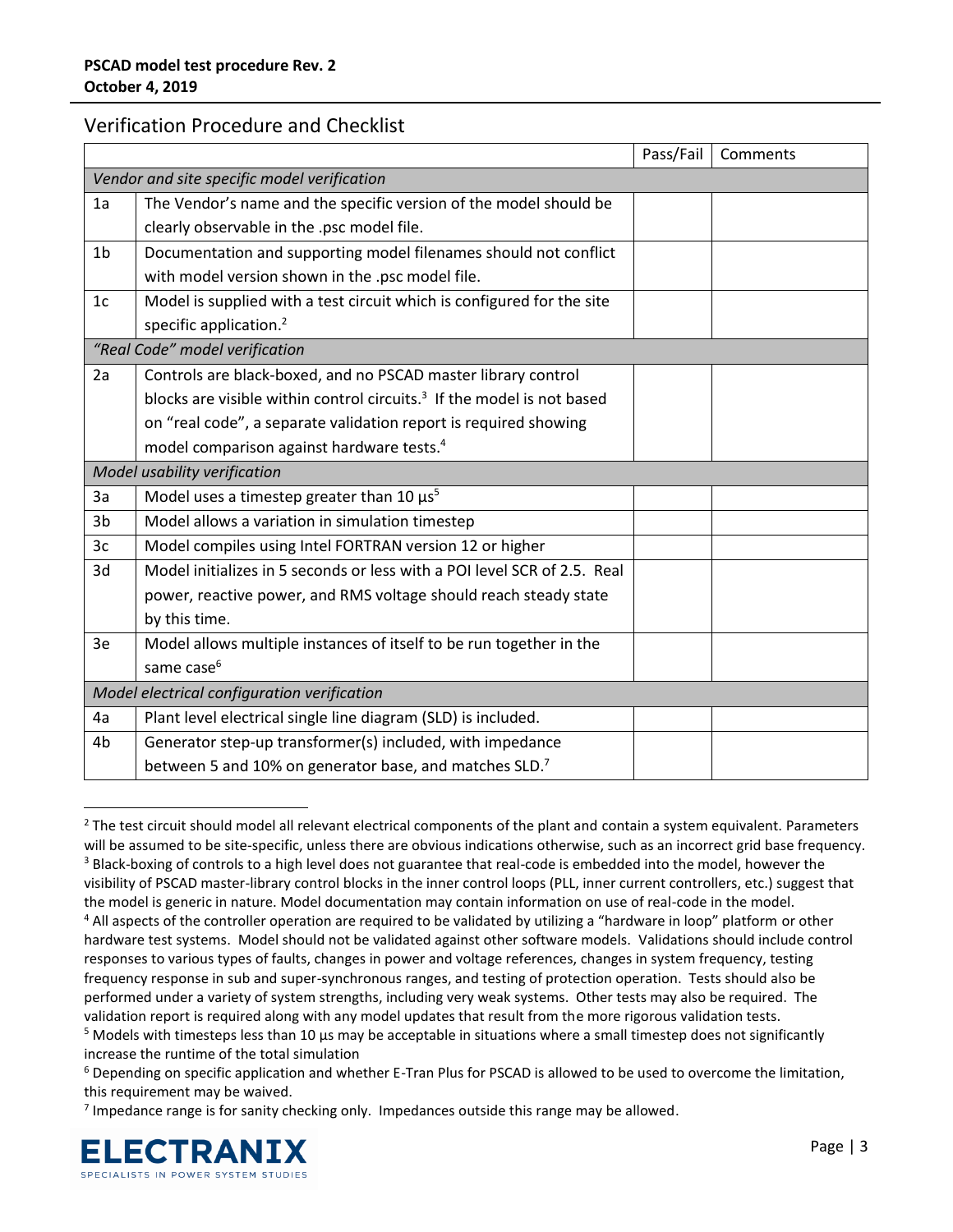## **PSCAD model test procedure Rev. 2 October 4, 2019**

| 4c | Lumped collector equivalent(s) included, with total charging equal to  |  |
|----|------------------------------------------------------------------------|--|
|    | between 0.5 and 5% of plant rating, and matches SLD.7                  |  |
| 4d | Substation transformer(s) included, rated appropriately for plant      |  |
|    | size, and impedance between 6 and 12% on transformer base, and         |  |
|    | matches SLD. <sup>7</sup>                                              |  |
| 4e | Model can be scaled to represent any number inverters/turbines,        |  |
|    | either using a scaling transformer or internal scaling.                |  |
| 4f | All external devices included in the plant (such as STATCOMs) include  |  |
|    | appropriate models.                                                    |  |
|    | Plant controller verification                                          |  |
| 5a | Model includes power plant controller (PPC)                            |  |
| 5b | PPC accepts an external active power setpoint.                         |  |
| 5c | PPC accepts a voltage setpoint.                                        |  |
| 5d | PPC has a mechanism to implement a settable voltage droop.             |  |
| 5e | Overall plant responds to frequency changes by increasing or           |  |
|    | decreasing its active power as appropriate. This may be                |  |
|    | accomplished either at an inverter level or via the PPC. <sup>8</sup>  |  |
| 5f | Model initializes to the setpoints specified in the PPC. If droops or  |  |
|    | deadbands are utilized, the initial values may differ from the         |  |
|    | setpoints. <sup>9</sup>                                                |  |
| 5g | If external voltage control devices (STATCOM/DVAR, SVC, MSCs) are      |  |
|    | included int the plant, ensure that the voltage control of these       |  |
|    | devices is coordinated with the PPC, with no potential for VAR         |  |
|    | looping or oscillations.                                               |  |
|    | Basic performance verification <sup>10</sup>                           |  |
| 6a | Instantaneous voltage and current waveforms have minimal               |  |
|    | distortion, and no oscillations are observed.                          |  |
| 6b | Model is able to ride-through and recover from a temporary (no line    |  |
|    | outage or drop in SCR), 6-cycle, zero-impedance, three-phase fault at  |  |
|    | the high side of the station transformer, with a POI level SCR of 2.5. |  |

 $10$  Performance testing is recommended with a POI level SCR of 2.5 as this is a representative system condition seen during weak system studies. Testing may be performed at higher SCRs if the stable operating SCR of a model is known to be above 2.5.



<sup>8</sup> Non-compliance with this item may not require model revision as frequency response may not be required in PSCAD models by some utilities. In this case, a description of the under/over frequency response capabilities of the actual equipment should be provided by the manufacturer.

<sup>&</sup>lt;sup>9</sup> If voltage control with droop is implemented, it is preferred that the PPC model requests an initial Q value to match the voltage setpoint. If no initial Q is requested, the voltage setpoint can be biased by the initial Q before it is sent to the PPC. If a non-zero deadband is included in the voltage controller, the deadband can also be considered in the voltage setpoint sent to the PPC.